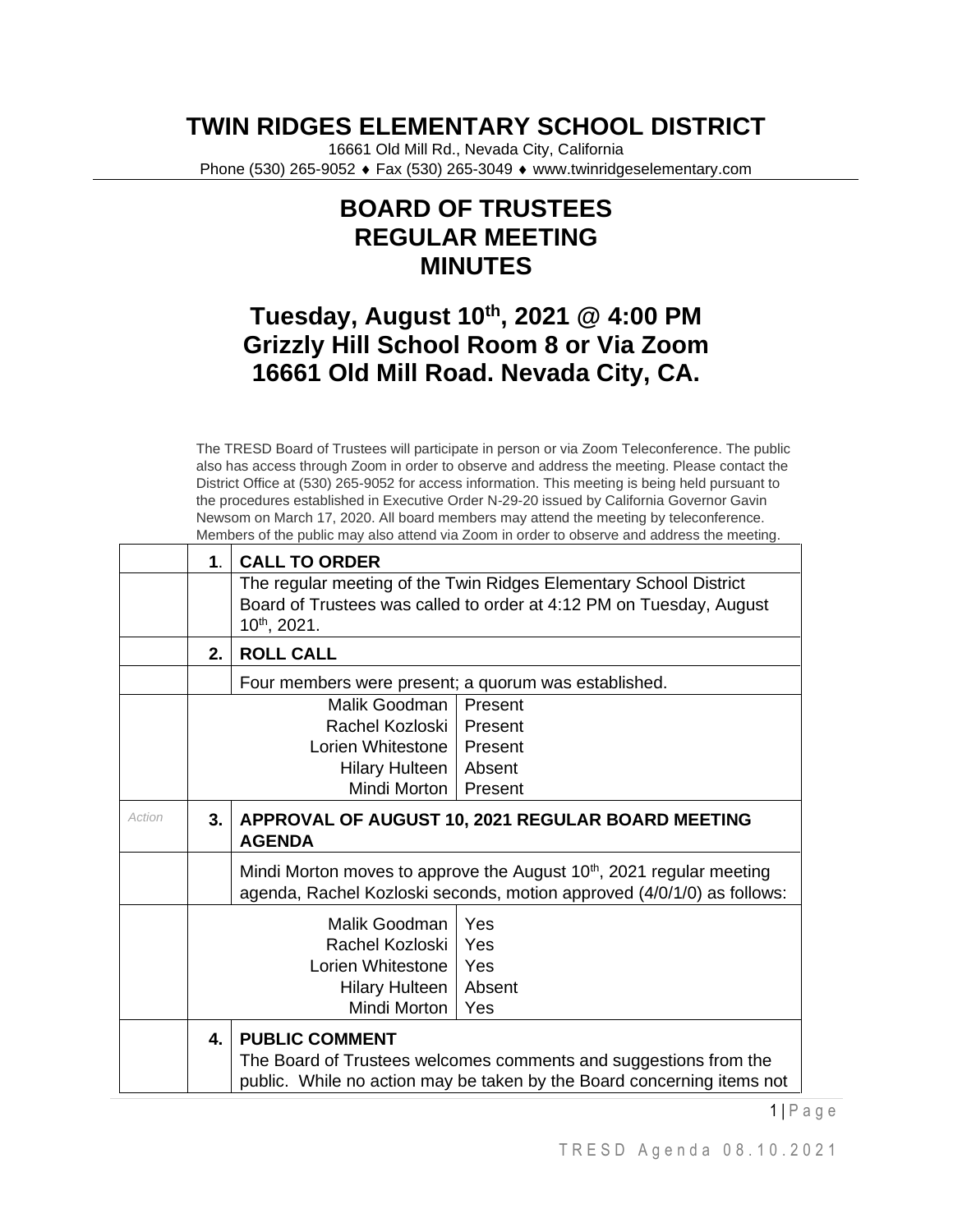|        |    | on the agenda, comments are important for District information and for<br>possible future action. Due to time considerations, the chair may<br>request that comments by an individual be limited to two minutes.<br>Suggestions and comments from the public regarding items listed on this<br>agenda should be raised during the comment period for the specific<br>agenda item. (Education Code 35145.5; Bylaw 9322, Government Code<br>54954.3) |                                                                                                                                                                                                                                                                                                                                                                                                                    |  |  |
|--------|----|----------------------------------------------------------------------------------------------------------------------------------------------------------------------------------------------------------------------------------------------------------------------------------------------------------------------------------------------------------------------------------------------------------------------------------------------------|--------------------------------------------------------------------------------------------------------------------------------------------------------------------------------------------------------------------------------------------------------------------------------------------------------------------------------------------------------------------------------------------------------------------|--|--|
|        |    |                                                                                                                                                                                                                                                                                                                                                                                                                                                    | No public comment.                                                                                                                                                                                                                                                                                                                                                                                                 |  |  |
| Action | 5. |                                                                                                                                                                                                                                                                                                                                                                                                                                                    | <b>CONSENT ITEMS</b> These items are expected to be routine and non-<br>controversial. The Board will act upon them at one time without<br>discussion. Any Board member, staff member or interested party may<br>request that an item be removed from the consent agenda for<br>discussion.                                                                                                                        |  |  |
|        | Α. |                                                                                                                                                                                                                                                                                                                                                                                                                                                    | Approval of the July 13 <sup>th</sup> Regular Board Meeting Minutes.                                                                                                                                                                                                                                                                                                                                               |  |  |
|        | В. |                                                                                                                                                                                                                                                                                                                                                                                                                                                    | Approval of the July 23 <sup>rd</sup> Special Board Meeting Minutes.                                                                                                                                                                                                                                                                                                                                               |  |  |
|        | C. |                                                                                                                                                                                                                                                                                                                                                                                                                                                    | Approval of the July 2021 Warrants.                                                                                                                                                                                                                                                                                                                                                                                |  |  |
|        |    |                                                                                                                                                                                                                                                                                                                                                                                                                                                    | Mindi Morton moved to approve Consent Items 5A, 5B, and 5C as<br>presented. Rachel Kozloski seconded, motion carries (5/0/1/0) as<br>follows:                                                                                                                                                                                                                                                                      |  |  |
|        |    |                                                                                                                                                                                                                                                                                                                                                                                                                                                    | Malik Goodman<br>Yes<br>Rachel Kozloski<br>Yes<br>Lorien Whitestone<br>Yes<br>Absent<br><b>Hilary Hulteen</b><br>Mindi Morton<br>Yes                                                                                                                                                                                                                                                                               |  |  |
|        | 6. | <b>DISCUSSION/ACTION ITEMS</b>                                                                                                                                                                                                                                                                                                                                                                                                                     |                                                                                                                                                                                                                                                                                                                                                                                                                    |  |  |
|        |    | Α.                                                                                                                                                                                                                                                                                                                                                                                                                                                 | 昏<br><b>Owens Financial-</b> Melissa Madigan                                                                                                                                                                                                                                                                                                                                                                       |  |  |
|        |    |                                                                                                                                                                                                                                                                                                                                                                                                                                                    | This item is tabled. The board would like to invite Peter Ketchand<br>twice a year. Mindi Morton will reach out to Peter Ketchand to find<br>out what month he should attend.                                                                                                                                                                                                                                      |  |  |
|        |    | В.                                                                                                                                                                                                                                                                                                                                                                                                                                                 | Salary Schedule Consolidation- Kelly Moreno/Darlene Waddle                                                                                                                                                                                                                                                                                                                                                         |  |  |
|        |    |                                                                                                                                                                                                                                                                                                                                                                                                                                                    | Darlene Waddle recommends that the salary schedules for<br>classified employees should be consolidated. Mindi Morton would<br>like a salary chart comparison between other like-schools 2 weeks<br>before the September regular board meeting. Malik Goodman<br>would like the salary schedule to be presented to the board every<br>year.<br>A board retreat is scheduled for August 27th at 9am. This will be at |  |  |
|        |    |                                                                                                                                                                                                                                                                                                                                                                                                                                                    | the Oak Tree Lodge.                                                                                                                                                                                                                                                                                                                                                                                                |  |  |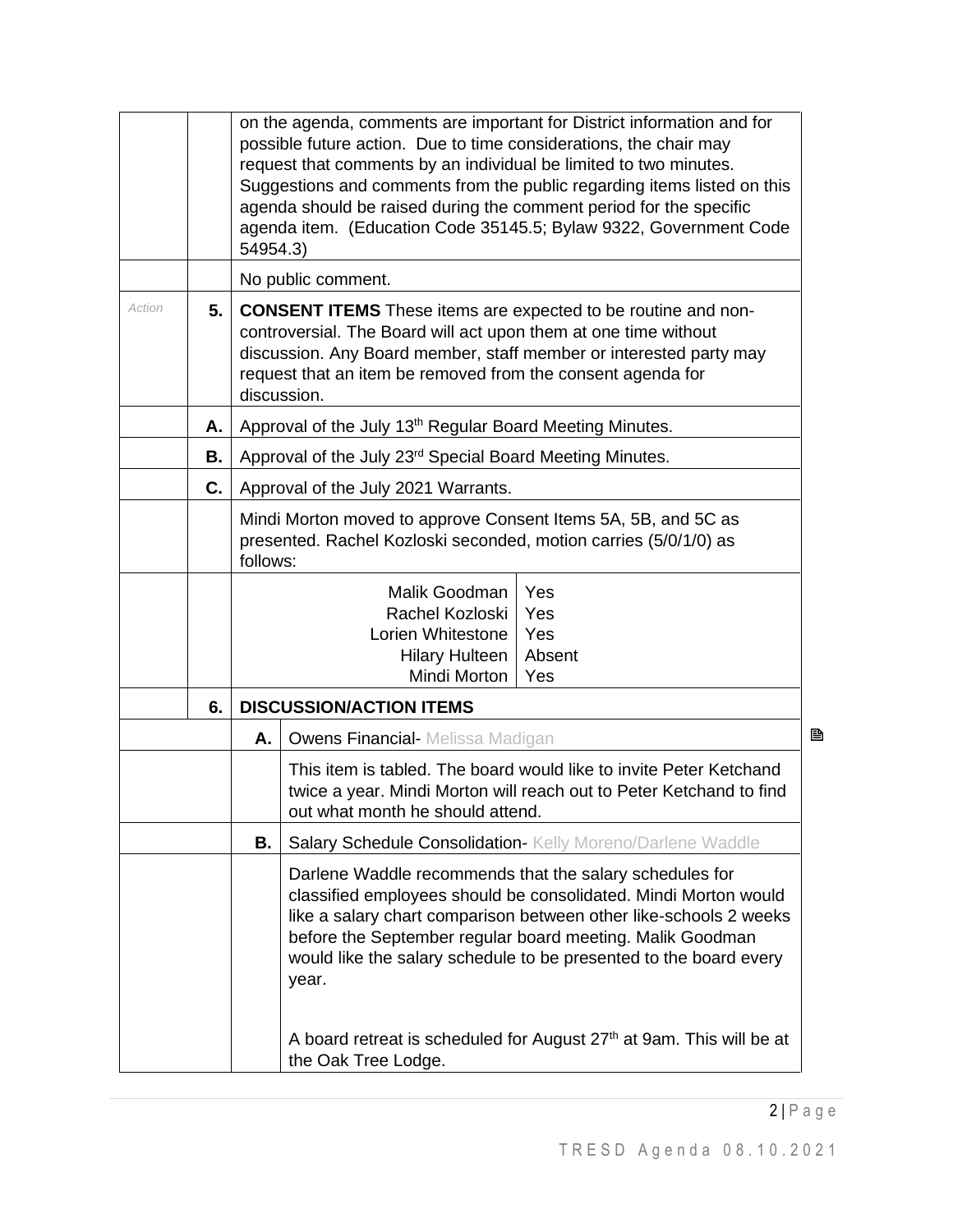| C.   | Superintendent's Salary Revision- Melissa Madigan                                                                                                                  |                                                                                                                                      |
|------|--------------------------------------------------------------------------------------------------------------------------------------------------------------------|--------------------------------------------------------------------------------------------------------------------------------------|
|      | The previously approved superintendent's contract needs to be<br>amended. The cost of living is actually 5.07% instead of 5.70%,<br>which was previously approved. |                                                                                                                                      |
|      | reflect the cost of living increase from 5.70% to 5.07%, Lorien<br>Whitestone seconds, motion approves (4/0/1/0) as follows:                                       | Rachel Kozloski moves we amend the superintendent contract to                                                                        |
|      | Malik Goodman<br>Rachel Kozloski<br>Lorien Whitestone<br>Hilary Hulteen<br>Mindi Morton                                                                            | Yes<br>Yes<br>Yes<br>Absent<br>Yes                                                                                                   |
| D.   | <b>Approval to Hire-</b> Melissa Madigan                                                                                                                           | B                                                                                                                                    |
|      | at 5:14pm.                                                                                                                                                         | The board took a 10-minute recess at 5:04pm. They reconvened                                                                         |
|      | The board moves to approve the following teacher hires:                                                                                                            |                                                                                                                                      |
| i.   | Bonnie Al-Rafai has been selected for the TOSA position.                                                                                                           |                                                                                                                                      |
|      | as follows:                                                                                                                                                        | Rachel Kozloski maks a motion to approve the hiring of Bonnie Al-<br>Rafai as the new TOSA. Lorien seconds, motion carries (4/0/1/0) |
|      | Malik Goodman<br>Rachel Kozloski<br>Lorien Whitestone<br><b>Hilary Hulteen</b><br>Mindi Morton                                                                     | Yes<br>Yes<br>Yes<br>Absent<br>Yes                                                                                                   |
| ii.  | Sierra Clemens is a 1 <sup>st</sup> year teacher from Grass Valley. She will<br>be teaching $2^{nd}$ and $3^{rd}$ grade.                                           |                                                                                                                                      |
|      | the 2 <sup>nd</sup> and 3 <sup>rd</sup> grade teacher. Rachel seconds, motion carries<br>$(4/0/1/0)$ as follows:                                                   | Mindi makes a motion to approve the hiring of Sierra Clemens as                                                                      |
|      | Malik Goodman                                                                                                                                                      | Yes                                                                                                                                  |
|      | Rachel Kozloski I<br>Lorien Whitestone   Yes                                                                                                                       | Yes                                                                                                                                  |
|      | Hilary Hulteen                                                                                                                                                     | Absent                                                                                                                               |
|      | Mindi Morton                                                                                                                                                       | Yes                                                                                                                                  |
| iii. | Phil Ruckrich is a 1 <sup>st</sup> year teacher from French Corral. He will be<br>teaching the 7 <sup>th</sup> and 8 <sup>th</sup> graders.                        |                                                                                                                                      |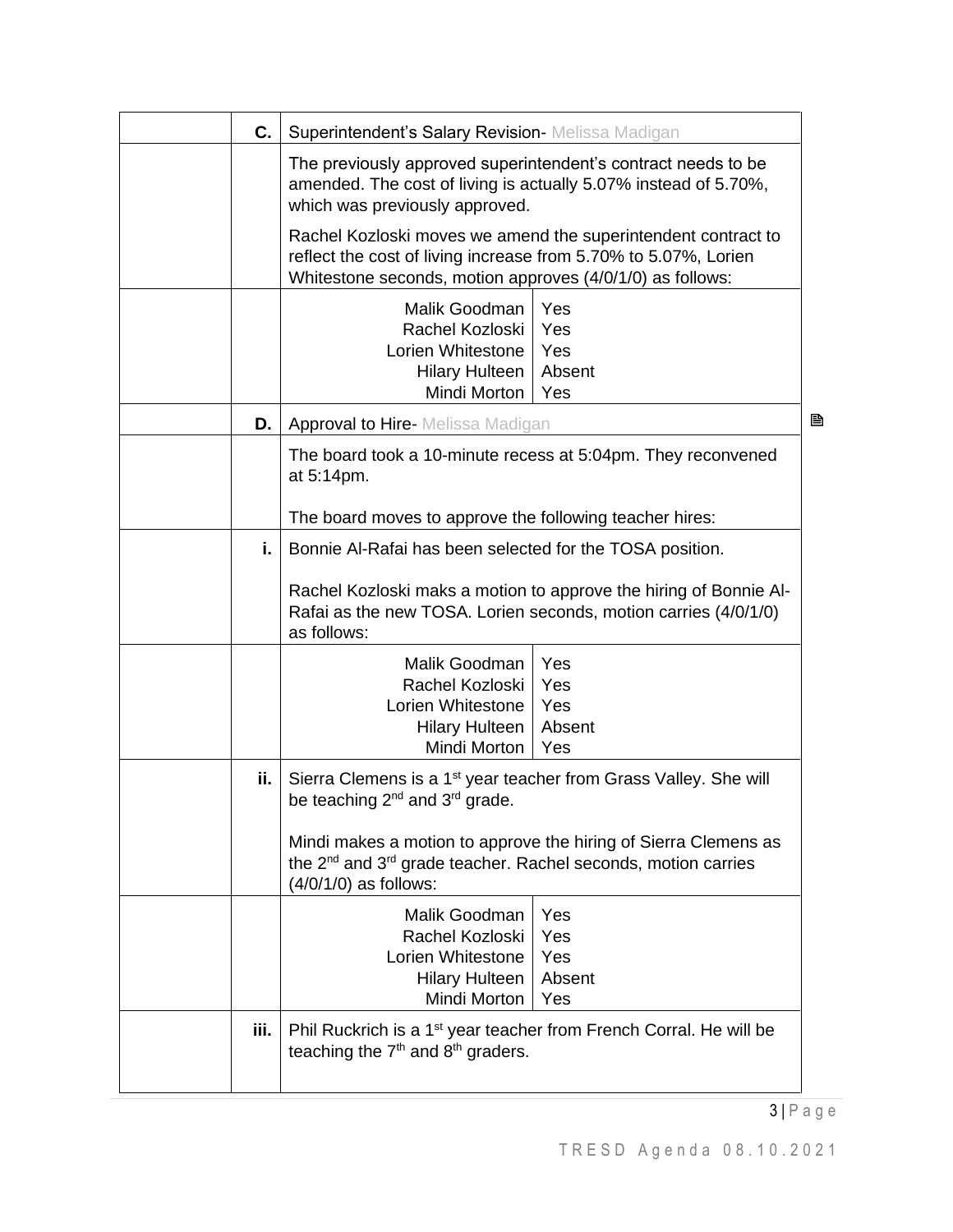|     | Mindi Morton makes a motion to approve the hiring of Phil<br>Ruckrich as the 7 <sup>th</sup> and 8 <sup>th</sup> grade teacher. Rachel Kozloski<br>seconds, motion carries (4/0/1/0) as follows: |                                                                                                                                 |
|-----|--------------------------------------------------------------------------------------------------------------------------------------------------------------------------------------------------|---------------------------------------------------------------------------------------------------------------------------------|
|     | Malik Goodman<br>Rachel Kozloski<br>Lorien Whitestone<br><b>Hilary Hulteen</b><br>Mindi Morton                                                                                                   | Yes<br>Yes<br>Yes<br>Absent<br>Yes                                                                                              |
| iv. | position.                                                                                                                                                                                        | Sammi Condo is a local with history on the Ridge. She previously<br>worked at MOTROCO. Sammi is applying for the Classroom Aide |
|     | Mindi Morton makes a motion to approve the hiring of Sammi<br>Condo as a Classroom Aide. Rachel Kozloski seconds, motion<br>carries (4/0/1/0) as follows:                                        |                                                                                                                                 |
|     | Malik Goodman<br>Rachel Kozloski<br>Lorien Whitestone<br><b>Hilary Hulteen</b><br>Mindi Morton                                                                                                   | Yes<br>Yes<br>Yes<br>Absent<br>Yes                                                                                              |
| v.  | Judy Stead is a local fire fighter with the North San Juan Fire<br>for the Classroom Aide position.                                                                                              | Department and previously worked at MOTROCO. She's applying                                                                     |
|     | as a Classroom Aide. Rachel Kozloski seconds, motion carries<br>(4/0/1/0) as follows:                                                                                                            | Mindi Morton makes a motion to approve the hiring of Judy Stead                                                                 |
|     | Malik Goodman<br>Rachel Kozloski<br>Lorien Whitestone<br><b>Hilary Hulteen</b><br>Mindi Morton                                                                                                   | Yes<br>Yes<br>Yes<br>Absent<br>Yes                                                                                              |
| vi. | Aide Assistant position.                                                                                                                                                                         | Joyce Nunley is a Ridge local applying for the Classroom/Kitchen                                                                |
|     | Mindi Morton makes a motion to approve the hiring of Joyce<br>Nunley as a Classroom Aide. Rachel Kozloski seconds, motion<br>carries (4/0/1/0) as follows:                                       |                                                                                                                                 |
|     | Malik Goodman<br>Rachel Kozloski                                                                                                                                                                 | Yes<br>Yes                                                                                                                      |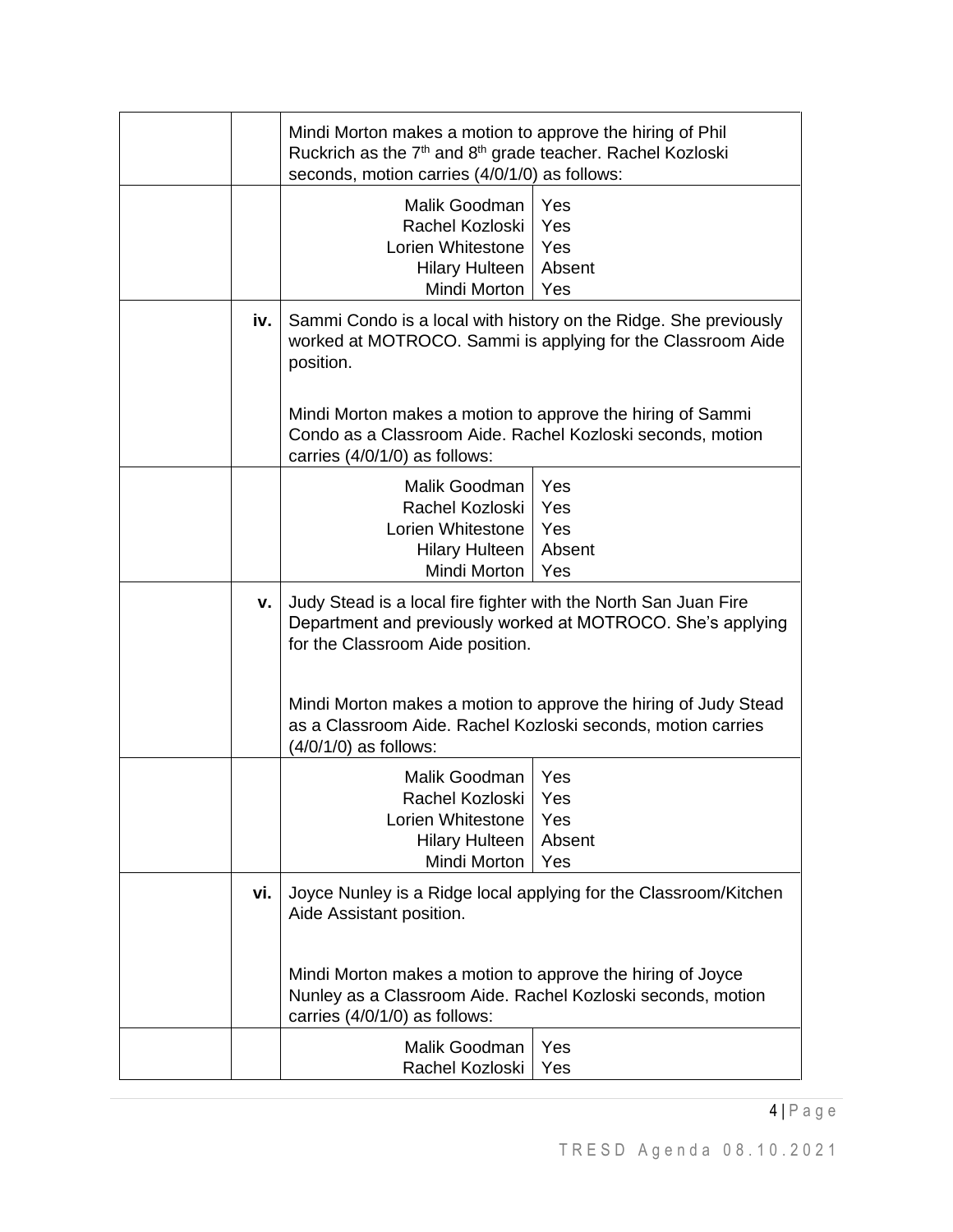|       | Lorien Whitestone                                                                                                                                                                          | Yes                                                                    |
|-------|--------------------------------------------------------------------------------------------------------------------------------------------------------------------------------------------|------------------------------------------------------------------------|
|       | <b>Hilary Hulteen</b>                                                                                                                                                                      | Absent                                                                 |
|       | Mindi Morton                                                                                                                                                                               | Yes                                                                    |
| vii   |                                                                                                                                                                                            | Jillian Halliwell is applying for the Special Education Aide position. |
|       | Mindi Morton makes a motion to approve the hiring of Jillian<br>Halliwell as a Classroom Aide. Rachel Kozloski seconds, motion<br>carries (4/0/1/0) as follows:                            |                                                                        |
|       | Malik Goodman<br>Rachel Kozloski<br>Lorien Whitestone<br><b>Hilary Hulteen</b><br>Mindi Morton                                                                                             | Yes<br>Yes<br>Yes<br>Absent<br>Yes                                     |
| viii. | position and is reclassifying/transferring as a temporary<br>assignment as a Classroom Aide.                                                                                               | Jessica Martines is a current employee as a ground/maintenance         |
|       | Mindi Morton makes a motion to reclassify Jessica Martines from<br>a maintenance/grounds position to a Classroom Aide. Rachel<br>Kozloski seconds, motion carries (4/0/1/0) as follows:    |                                                                        |
|       | Malik Goodman                                                                                                                                                                              | Yes                                                                    |
|       | Rachel Kozloski                                                                                                                                                                            | Yes                                                                    |
|       | Lorien Whitestone                                                                                                                                                                          | Yes                                                                    |
|       | <b>Hilary Hulteen</b>                                                                                                                                                                      | Absent                                                                 |
|       | Mindi Morton                                                                                                                                                                               | Yes                                                                    |
| ix.   | Alejandro Rodriguez has applied for the<br>groundskeeper/maintenance position as a short-term employee.                                                                                    |                                                                        |
|       | Mindi Morton makes a motion to approve the hiring of Alejandro<br>Rodriguez for the groundskeeper/maintenance position. Lorien<br>Whitestone seconds, motion carries (4/0/1/0) as follows: |                                                                        |
|       | Malik Goodman                                                                                                                                                                              | Yes                                                                    |
|       | Rachel Kozloski                                                                                                                                                                            | Yes                                                                    |
|       | Lorien Whitestone                                                                                                                                                                          | Yes                                                                    |
|       | <b>Hilary Hulteen</b>                                                                                                                                                                      | Absent                                                                 |
|       | Mindi Morton                                                                                                                                                                               | Yes                                                                    |
| X.    | Shawn Olson has applied for the groundskeeper/maintenance<br>position at our Oak Tree campus and Grizzly Hill campus.                                                                      |                                                                        |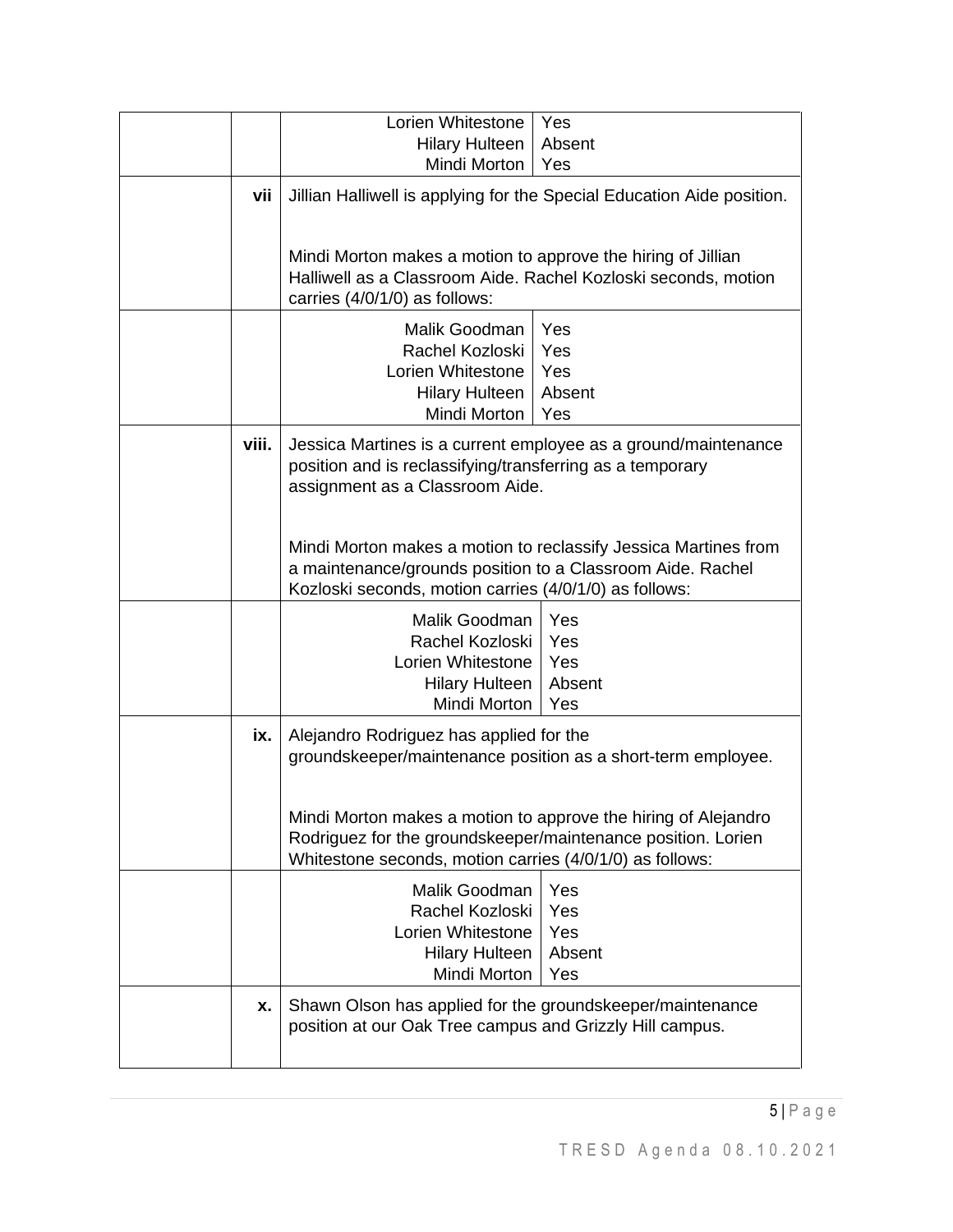|    | Mindi Morton makes a motion to approve the hiring of Shawn<br>Olson for the groundskeeper/maintenance position as a District<br>employee. Lorien Whitestone seconds, motion carries (4/0/1/0) as<br>follows:       |                                                                       |
|----|--------------------------------------------------------------------------------------------------------------------------------------------------------------------------------------------------------------------|-----------------------------------------------------------------------|
|    | Malik Goodman<br>Rachel Kozloski<br>Lorien Whitestone<br><b>Hilary Hulteen</b><br>Mindi Morton                                                                                                                     | Yes<br>Yes<br>Yes<br>Absent<br>Yes                                    |
| Е. | School Curriculum Approval and Initial Review- Melissa Madigan                                                                                                                                                     |                                                                       |
|    | be posted September 2 <sup>nd</sup> . Rachel Kozloski wants teaching staff<br>involved in purchasing of materials.<br>The math curriculum is outdated and we need social studies and                               | New curriculum must be published 30 days before purchase. It will     |
|    | science curriculum.                                                                                                                                                                                                |                                                                       |
|    | There will be a special meeting next Wednesday, August 18 <sup>th</sup> , to<br>discuss curriculum. Malik Goodman requested that Tiffany<br>Caughey attend. This will happen before the staff meeting, so          | board members will have an opportunity to welcome the new staff.      |
| F. | Kitchen Equipment Purchases- Melissa Madigan                                                                                                                                                                       |                                                                       |
|    | PG&E using incorrect voltage when restoring power to the lines.<br>These need to be replaced before the first day of school (August<br>$16th$ ).                                                                   | The refrigerators in the cafeteria kitchen are not functioning due to |
|    | Mindi Morton would like to know if our insurance could cover the<br>cost of the repairs/replacement. We will look into this.                                                                                       |                                                                       |
|    | Lorien Whitestone stepped out of the meeting.                                                                                                                                                                      |                                                                       |
|    | Mindi Morton makes a motion to allow up to \$10,000 for kitchen<br>equipment replacement and if necessary, to get in touch with our<br>insurance. Rachel Kozloski seconds, motion carries (3/0/2/0) as<br>follows: |                                                                       |
|    | Malik Goodman                                                                                                                                                                                                      | Yes                                                                   |
|    | Rachel Kozloski<br>Lorien Whitestone                                                                                                                                                                               | Yes                                                                   |
|    | <b>Hilary Hulteen</b>                                                                                                                                                                                              | Absent<br>Absent                                                      |
|    | Mindi Morton                                                                                                                                                                                                       | Yes                                                                   |
| G. | <b>CASBO Training Approval- Sunshine Bender</b>                                                                                                                                                                    |                                                                       |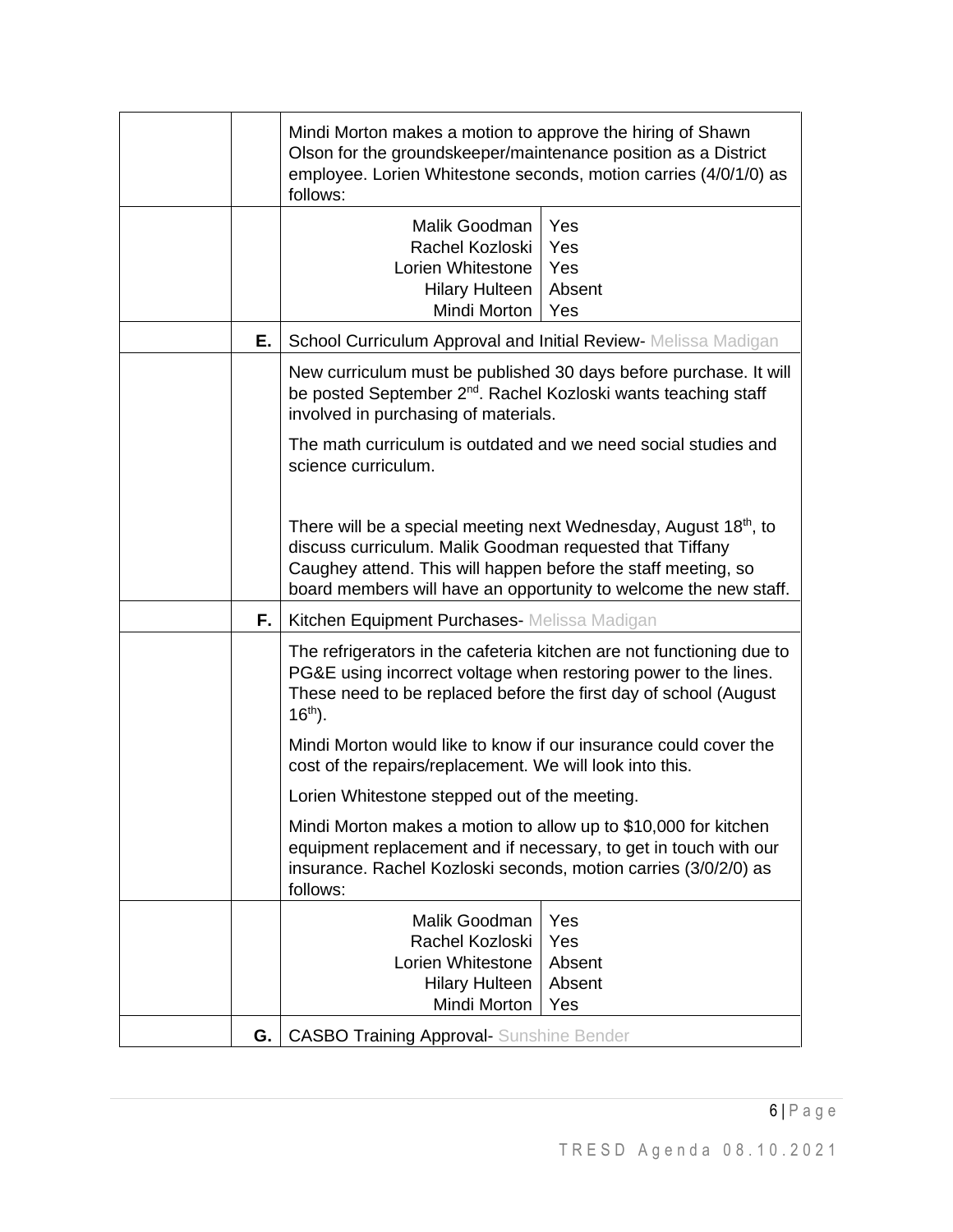|    | Sunshine Bender is asking for approval to attend a CASBO<br>training as our school business official. This program lasts 12-14<br>months and is \$6,000. Sunshine Bender will sign a commitment to<br>the school stating that she will complete this training and continue<br>working for the Twin Ridges Elementary School District. |  |
|----|---------------------------------------------------------------------------------------------------------------------------------------------------------------------------------------------------------------------------------------------------------------------------------------------------------------------------------------|--|
|    | Lorien Whitestone has returned to the meeting.                                                                                                                                                                                                                                                                                        |  |
|    | Rachel Kozloski makes a motion to approve \$6,000 to allow<br>Sunshine Bender to attend CASBO training. Mindi Morton<br>seconds, motion carries (4/0/1/0) as follows:                                                                                                                                                                 |  |
|    | Malik Goodman<br>Yes<br>Yes<br>Rachel Kozloski<br>Yes<br>Lorien Whitestone<br><b>Hilary Hulteen</b><br>Absent<br>Mindi Morton<br>Yes                                                                                                                                                                                                  |  |
| Н. | Approval of 2021-2022 Consolidated Application- Darlene Waddle                                                                                                                                                                                                                                                                        |  |
|    | This is the application to apply for Title 1, 2, and 4 funding.<br>Darlene will email Freya the consolidated application to then be<br>emailed out to board members.<br>Mindi Morton makes a motion to approve the 2021-2022<br>consolidated application, Rachel Kozloski seconds, motion carries                                     |  |
|    | (4/0/1/0) as follows:<br>Malik Goodman<br>Yes<br>Yes<br>Rachel Kozloski<br>Lorien Whitestone<br>Yes<br><b>Hilary Hulteen</b><br>Absent<br>Mindi Morton<br>Yes                                                                                                                                                                         |  |
| I. | Superintendent's Report-Melissa Madigan                                                                                                                                                                                                                                                                                               |  |
|    | Melissa Madigan is not in attendance. The Superintendent's<br>Report is tabled until the next regular board meeting.                                                                                                                                                                                                                  |  |
| J. | <b>CSEA Update-</b> Melissa Madigan                                                                                                                                                                                                                                                                                                   |  |
|    | Melissa Madigan is not in attendance. The CSEA Update is tabled<br>until the next regular board meeting.                                                                                                                                                                                                                              |  |
| K. | <b>LCAP Update-</b> Melissa Madigan                                                                                                                                                                                                                                                                                                   |  |
|    | Melissa Madigan is not in attendance. The LCAP is tabled until the<br>next regular board meeting.                                                                                                                                                                                                                                     |  |
| L. | <b>TRTA Update-</b> Melissa Madigan                                                                                                                                                                                                                                                                                                   |  |
|    | Melissa Madigan is not in attendance. The TRTA Update is tabled<br>until the next regular board meeting.                                                                                                                                                                                                                              |  |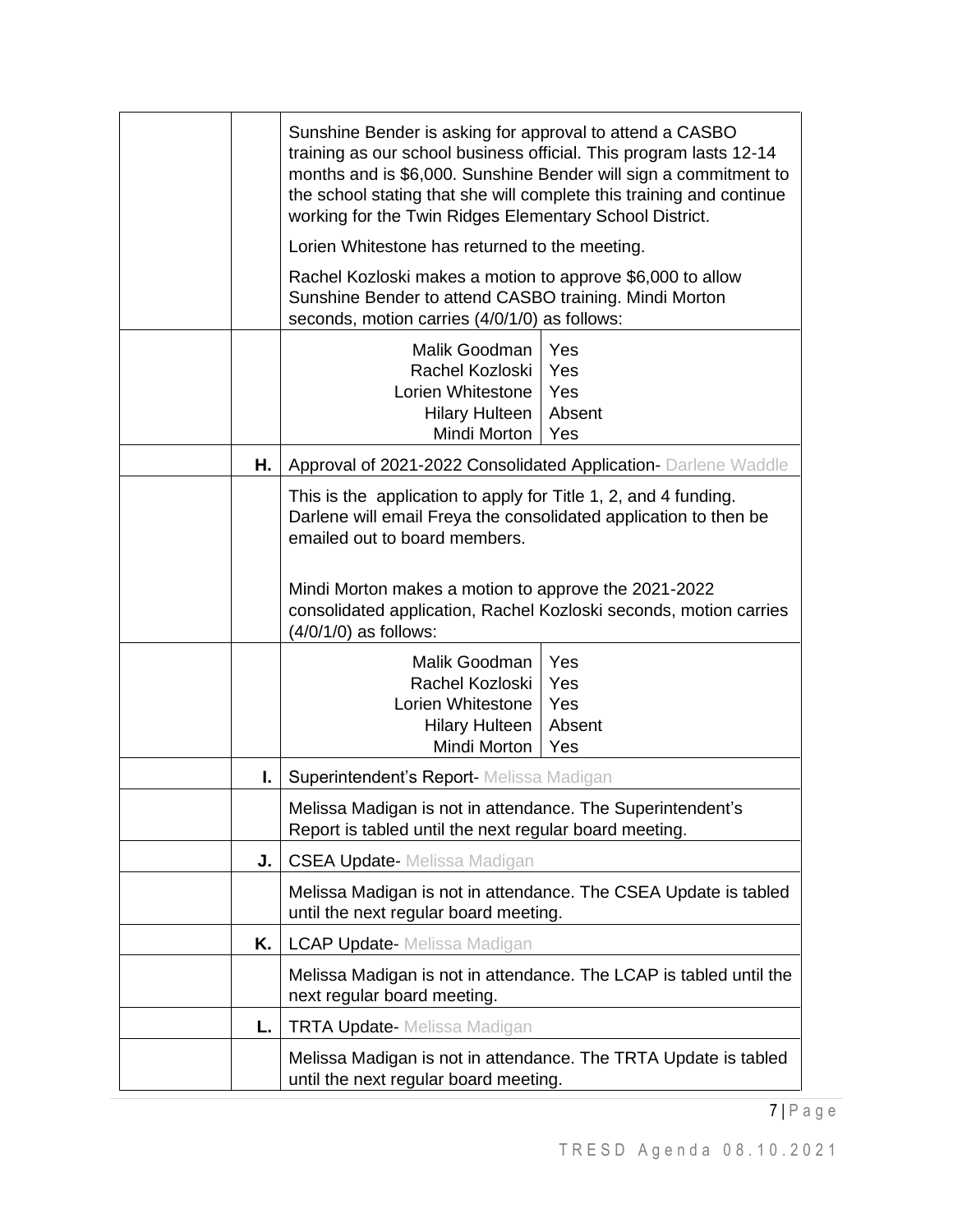|                       |     | Μ. | <b>Board Retreat Date-</b> Melissa Madigan                                                                                                                                                                                                                                                                                                                 |  |
|-----------------------|-----|----|------------------------------------------------------------------------------------------------------------------------------------------------------------------------------------------------------------------------------------------------------------------------------------------------------------------------------------------------------------|--|
|                       |     |    | A board retreat date is scheduled for Friday, August the 27 <sup>th</sup> . A<br>special meeting will be held on August 18 <sup>th</sup> to discuss the<br>generator and curriculum.                                                                                                                                                                       |  |
|                       | 7.  |    | <b>REPORTS</b>                                                                                                                                                                                                                                                                                                                                             |  |
| Discussion/Actio<br>n |     | Α. | Family Resource Center Report- Diana Pasquini                                                                                                                                                                                                                                                                                                              |  |
|                       |     |    | Diana Pasquini introduced Laura Harter, the county wide<br>coordinator for NCSOS. Every few months Laura meets with<br>Diana and Kristen to talk about changes at the Oak Tree Campus<br>and FRC. She wanted to see the district and express appreciation<br>for support to the Family Resource Center.                                                    |  |
|                       |     |    | Diana Pasquini provided handouts for the Family Resource<br>Center's newsletter, Ridge Connections, their Camp Kids Speak,<br>and an outline for the FRC's present activities and future activities.<br>Sports camp was reported as a huge success. Everyone is<br>delighted that students can socialize again. Would love to have a<br>haunted FRC again. |  |
| Discussion/Actio<br>n |     | В. | Washington School Report - Rachel Kozloski                                                                                                                                                                                                                                                                                                                 |  |
|                       |     |    | There are 6 new students registered at Washington. The<br>Washington generator will be an additional agenda item for the<br>August 18th meeting.                                                                                                                                                                                                           |  |
| Discussion/Actio<br>n |     | C. | Little Acorns Preschool Report - Melissa Madigan                                                                                                                                                                                                                                                                                                           |  |
|                       |     |    | Little Acorns Preschool's first day is August 16 <sup>th</sup> . They are<br>operating under the TRESD calendar. h.                                                                                                                                                                                                                                        |  |
| Discussion/Actio<br>n |     | D. | <b>Board Report- Malik Goodman</b>                                                                                                                                                                                                                                                                                                                         |  |
|                       |     |    | Nothing to report.                                                                                                                                                                                                                                                                                                                                         |  |
|                       | 10. |    | <b>PUBLIC COMMENT ON CLOSED SESSION ITEMS-Rachel Kozloski</b>                                                                                                                                                                                                                                                                                              |  |
|                       |     |    | No public comment on closed session items.                                                                                                                                                                                                                                                                                                                 |  |
| 11.                   |     |    | <b>CLOSED SESSION</b>                                                                                                                                                                                                                                                                                                                                      |  |
|                       |     | А. | Public Employee Discipline/Dismissal/Release (Government Code<br>§ 54957(b))                                                                                                                                                                                                                                                                               |  |
|                       |     |    | There is no closed session at today's meeting in Melissa<br>Madigan's absence.                                                                                                                                                                                                                                                                             |  |
|                       | 12. |    | RECESS/RECONVENE-Report Out on Closed Session-Rachel Kozloski                                                                                                                                                                                                                                                                                              |  |
|                       |     | Α. | Reportable Action Taken Regarding Public Employee<br>Discipline/Dismissal/Release                                                                                                                                                                                                                                                                          |  |
|                       |     |    |                                                                                                                                                                                                                                                                                                                                                            |  |